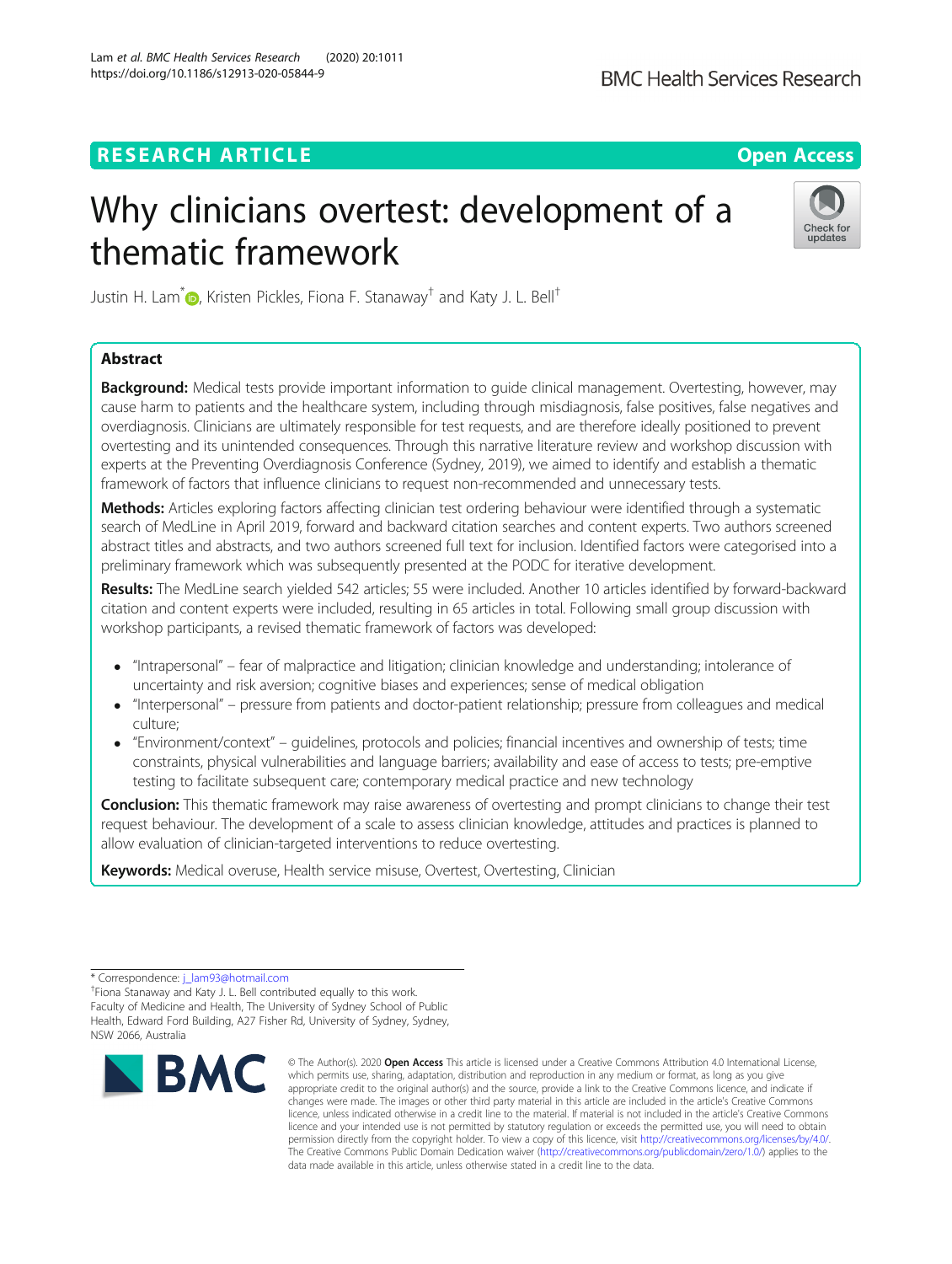#### Background

Overtesting has become a growing concern in contemporary healthcare,  $[1-3]$  $[1-3]$  $[1-3]$  $[1-3]$  with worldwide movements such as the Choosing Wisely, Less Is More, and Too Much Medicine campaigns bringing the issue to the fore [[1,](#page-9-0) [4](#page-9-0)–[7](#page-9-0)]. Despite this, awareness and understanding of the causes and consequences of overtesting amongst the public, patients and clinicians remains limited [\[3,](#page-9-0) [8,](#page-9-0) [9\]](#page-9-0).

Medical tests are an important first step in the clinical management pathway, whether they are routine blood pressure measurements, blood tests, imaging studies or more specialised investigations. With the overall aim of healthcare being to prevent premature morbidity and mortality [[10](#page-9-0)], it follows then that the value and rationale for performing tests lies in their ability to improve patient health outcomes [\[11](#page-9-0)] through detection and/or monitoring of disease and subsequent treatment. These health outcomes may be clinical, emotional, social, cognitive or behavioural [\[10](#page-9-0)].

Tests that are done without improving health outcomes (as defined above), may be examples of overtesting. Overtesting includes unnecessary medical tests in both asymptomatic and symptomatic people, [\[2](#page-9-0)] where testing does not improve clinical decision making (clinical utility), or health outcomes (clinical effectiveness) [[12](#page-9-0)]. Overtesting of screening and diagnostic tests may occur where there is an unfavourable balance of benefits to harms [\[13\]](#page-9-0) and where there would be little or there would be no consequences to the patient from not performing the test [[12](#page-9-0)]. Overtesting of monitoring tests may occur where the tests have poor measurement properties, and/or are done overly frequently (low signal: noise ratio) [[14\]](#page-9-0).

Potential harms from overtesting arise through misdiagnosis, false positive results, false negative results and overdiagnosis, where people are labelled as having a "disease" for a condition that would not have caused them harm if it were left undetected and untreated [\[1](#page-9-0), [5](#page-9-0), [6,](#page-9-0) [8,](#page-9-0) [9,](#page-9-0) [15](#page-9-0)–[18](#page-9-0)]. More often than not, this initiates a further cascade of unnecessary investigations and treatment [\[1,](#page-9-0) [15](#page-9-0), [16,](#page-9-0) [19](#page-9-0)–[22](#page-9-0)]. Individuals may be affected physically, psychologically and financially [\[8](#page-9-0), [9,](#page-9-0) [15,](#page-9-0) [16](#page-9-0), [23\]](#page-9-0) and the use of finite healthcare resources prevents their redeployment to others who would have benefited from tests, treatment and other interventions [\[8,](#page-9-0) [15,](#page-9-0) [16](#page-9-0), [23](#page-9-0)]. These unintended consequences increase proportionately with the degree of overtesting [\[12](#page-9-0)].

Clinicians are the "gatekeepers" [\[24](#page-9-0)] to accessing further healthcare, and are ultimately responsible for requesting medical tests, making diagnoses and offering treatment and/or further tests. Their stewardship of medical testing is key to limiting overtesting and preventing the cascade of harms that may result.

To date, there has been no systematic synthesis of published evidence exploring factors that influence clinicians to overtest. In this narrative literature review and workshop discussion with experts at the Preventing Overdiagnosis Conference 2019, we aimed to identify and create a thematic framework of important factors that may influence clinicians to overtest. The results of this study will inform further planned research to develop a scale assessing clinician knowledge, attitudes and practices around overtesting. The new scale will be used to guide the development of clinician-targeted interventions to prevent overtesting [\[25](#page-9-0)], and to measure their impact on testing behaviour.

#### Methods

We conducted a narrative review of peer-reviewed literature using Boell's [\[26\]](#page-9-0) hermeneutic approach characterised by a systematic but flexible and iterative search strategy. A narrative review aims to summarise, interpret and critique available literature based on the authors' own understanding, or pre-existing theories and models available [\[27](#page-9-0)–[29](#page-9-0)]. Through an initial non-systematic search of the literature, we identified recurrent themes and developed inclusion and exclusion criteria and the search strategy.

We searched MedLine from inception to April 2019 for published articles using MeSH terms and keywords related to the concepts of "overtesting", "physician" and "attitude to health" [Supplementary File [1\]](#page-8-0). We included articles that focussed on overtesting or overscreening and explored factors influencing clinicians' test requesting behaviour. We did not limit our search to specific conditions, tests or specialties. To supplement the MedLine search, we identified further articles through forward and backward citation and consultation with content experts in overdiagnosis. We excluded articles that focussed on overtreatment, unnecessary treatment or factors influencing clinicians' treatment decisions.

Two authors (JL and KB) independently screened titles and abstracts. Where either author considered the paper potentially relevant, the full text was retrieved. Two authors screened the full text for inclusion in the review (JL screened all full text, and KB, FS and KP each screened one third). One author (JL) undertook inductive thematic analysis [\[30\]](#page-9-0) of the included studies to identify distinct factors influencing clinicians' decisions to order tests. These were initially categorised in a thematic framework of "direct/intrinsic" factors and "indirect/extrinsic" factors. A second author reviewed included studies and added additional factors to the framework (KB, FS and KP each reviewed one third of included studies) [Supplementary File [2](#page-8-0)].

The resulting framework of "direct/intrinsic" and "indirect/extrinsic" factors was presented at a workshop at the Preventing Overdiagnosis Conference in Sydney, December 2019. The workshop used small group discussion to receive feedback on the initial framework, and to elicit further factors that may influence clinician test ordering behaviour not identified through the narrative review. Basic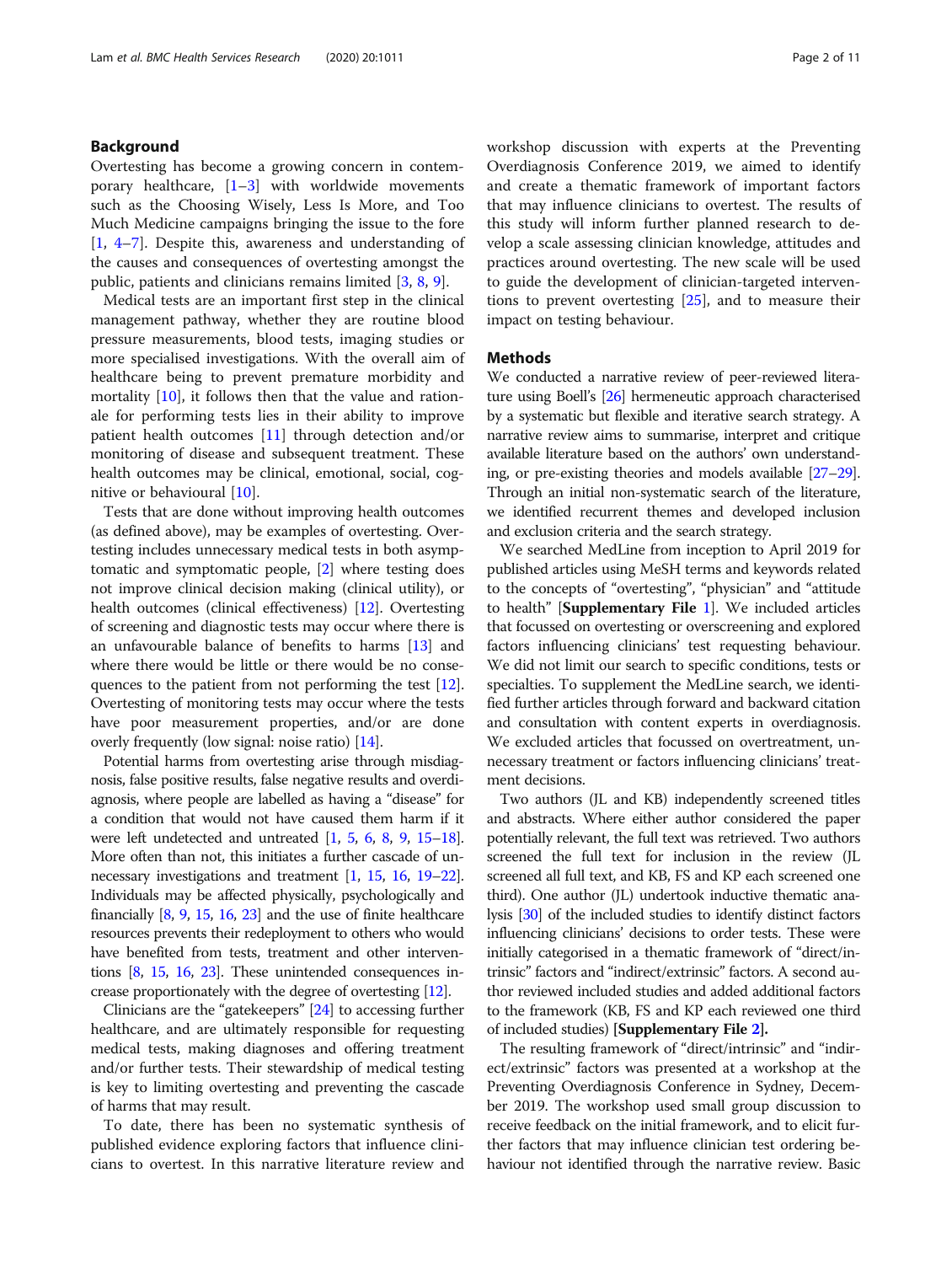demographic information was collected from workshop participants with their consent. There were five-six participants in each small group, with discussion facilitated by one of the authors. Discussions were audio-recorded and transcribed for further analysis by the authors to refine the thematic framework developed from the narrative review.

#### Results

#### Results of narrative review

A total of 542 articles were retrieved following the search of MedLine in April 2019. 55 articles were included after screening by title and abstract, and application of inclusion/exclusion criteria to full text articles. A further 10 articles identified through forward and backward citation and by content experts were included, resulting in a total of 65 articles in the review. [Fig. 1].

#### Direct/intrinsic factors

#### Fear of malpractice and litigation

Thirty-four articles cited fear of malpractice and litigation as a cause for unnecessary testing and diagnosis. A number of studies demonstrated a positive correlation between likelihood of ordering imaging tests and level of litigation concern [[31](#page-9-0)–[34\]](#page-9-0). Hoffman and Kanzaria [\[35\]](#page-9-0) referred to a survey of United States (US) emergency physicians where 97% of respondents ordered advanced imaging tests due to fear of litigation and missing a low probability diagnosis despite feeling the tests were unnecessary. Sanabria et al. [[36](#page-9-0)] showed that pathologists concerned about litigation tended to lower implicit disease thresholds for indeterminate and malignant tumour diagnoses. Conversely, a number of studies deemed malpractice not to be a major driving factor for ordering tests [\[37](#page-9-0)–[39](#page-9-0)].

#### Clinician knowledge and understanding

Twenty-five articles highlighted unnecessary testing as a compensatory measure for lack of knowledge and understanding. For most studies, this related to lack of knowledge and understanding of the drivers of overuse, the natural history of disease, and appropriate management pathways. Cardiologists and non-cardiologists [[37\]](#page-9-0) reported that greater training and experience helped them understand when to perform an echocardiogram and in which patients as they "understand the natural course of disease" [\[37](#page-9-0)]. Through their novel reflective writing program, Caverly et al. [\[40\]](#page-9-0) demonstrated that greater cognisance of the drivers of overuse can positively impact clinical decision making and test ordering behaviour through empowerment to identify, discuss and avoid overuse.

Wegwarth et al's [\[41\]](#page-9-0) randomised trial assessing 412 primary care physicians' understanding of common screening statistics found that lack of knowledge and understanding of significance of test properties and results also encourages overtesting. Physicians were more likely to recommend a test when presented with evidence based on increased 5 yearly survival rates (which tend to overestimate the benefit of early detection and treatment because of lead time bias and overdiagnosis) as compared with reduced mortality rates (which give an unbiased estimate of benefits) [[41](#page-9-0)].

#### Intolerance of uncertainty and risk aversion

This factor was cited in 24 articles. In the 2017 American Board of Internal Medicine (ABIM) Foundation survey, [[42](#page-9-0)] among the commonest reasons for ordering low value tests were desire to reduce uncertainty (84%) and "just to be safe" (78%) [\[39](#page-9-0)]. Egerton-Warburton et al. [[43](#page-9-0)] found that over half of 1029 emergency physicians in the study reduced their implicit "test threshold" well below the explicit threshold set using empirical data on test accuracy and risk of harm from the disease, due to their discomfort with diagnostic uncertainty [[43](#page-9-0)]. Coon et al. [[23\]](#page-9-0) also highlighted the "shotgun approach" [[23](#page-9-0)] of ordering a broad range of tests and hoping for a positive result somewhere, which is often used in situations of diagnostic uncertainty. A US survey [[44](#page-9-0)] of primary care providers' and gynaecologists' breast cancer screening practices showed that those with greater levels of anticipated regret in missing serious disease were more likely to recommend mammography [\[44](#page-9-0)]. However,

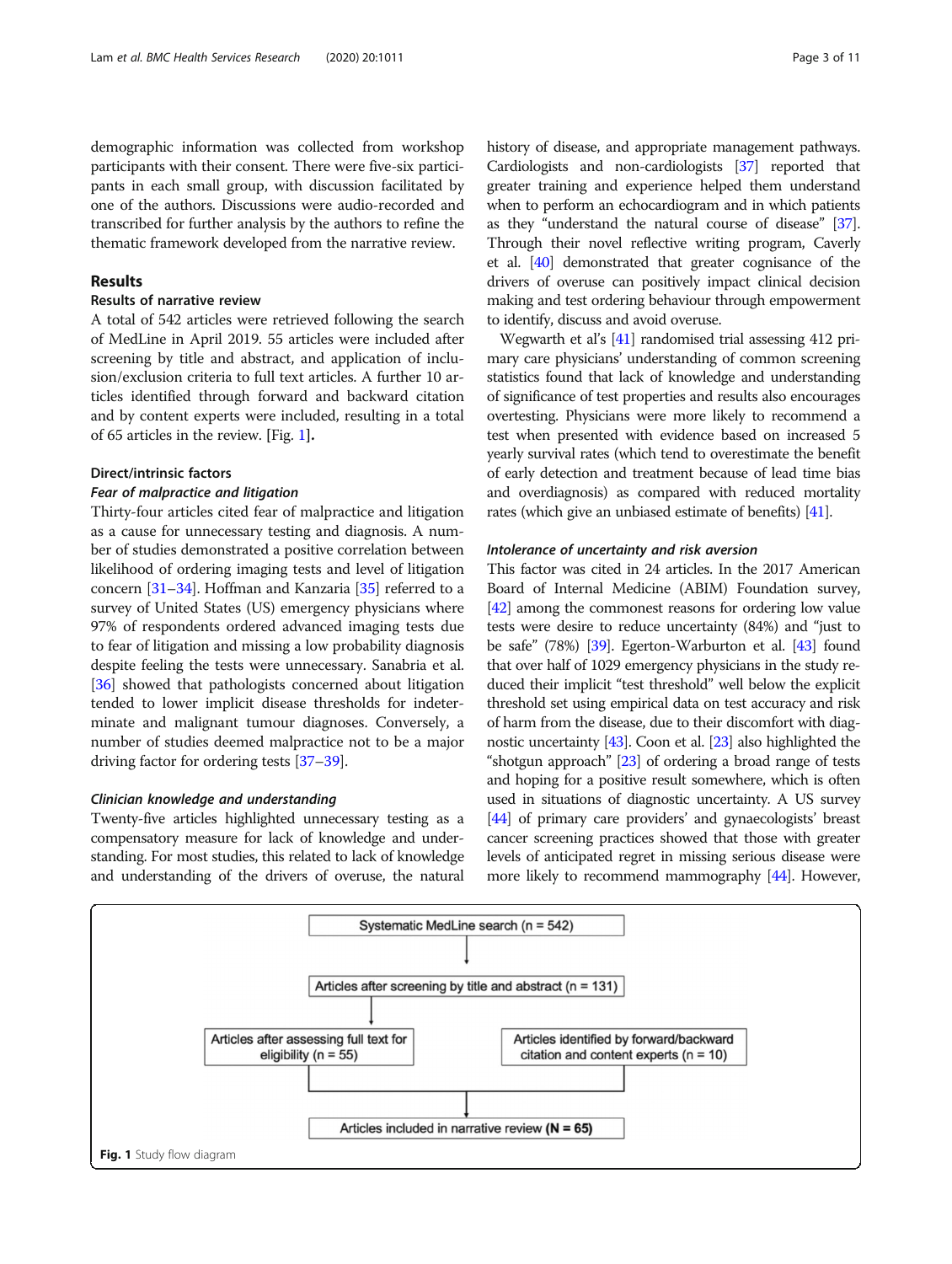#### Cognitive biases and previous experiences

Unnecessary testing often occurs as a result of cognitive biases; two significant cognitive biases were found in 12 articles. The first was "availability bias" [\[4,](#page-9-0) [45](#page-10-0)] which occurs when the likelihood of future events is estimated based on ease of recall of similar events. Closely associated is the impact of previous experience of clinical events. Clinicians with recent negative experiences or "recent medical blunders" [\[46\]](#page-10-0) were more likely to adopt an aggressive approach to diagnostic testing [[10](#page-9-0), [38](#page-9-0), [45,](#page-10-0) [46\]](#page-10-0). Gyftopoulos et al. [\[47\]](#page-10-0) and Sanabria et al. [\[36\]](#page-9-0) also suggested that positive experiences from test ordering can increase the likelihood of ordering further tests in the future.

The second cognitive error is "representative bias" [[10](#page-9-0), [15](#page-9-0), [48](#page-10-0)] or "base rate neglect" [[10](#page-9-0), [15,](#page-9-0) [43\]](#page-9-0) which occurs when failing to take into account pre-test probability in estimating post-test probability in the setting of a positive test result [\[15,](#page-9-0) [21](#page-9-0), [43\]](#page-9-0). By overinterpreting positive results, clinicians are more likely to order further tests. In Austin's [[48](#page-10-0)] survey, it was found that 10% of physicians had incorrectly deemed positive predictive value to be the same between screening (where pre-test probability is low) and diagnostic (where pre-test probability is high) tests.

#### Sense of medical obligation

This factor was cited in 6 articles. Testing based on a sense of medical obligation was driven by the clinician's need to show that at least something was being done for the patient [\[46](#page-10-0), [49\]](#page-10-0). Simmonds et al. showed that when faced with the decision as to whether to disclose a diagnosis of clinically inconsequential chronic kidney disease, some general practitioners felt morally bound to respect patient autonomy and disclose results so as to allow the patients to make their own health decisions [\[50\]](#page-10-0).

#### Indirect/extrinsic factors

#### Pressure from patients and doctor-patient relationship

This was reported in 29 articles. Van der Weijden et al. [\[46](#page-10-0)] noted that not only were anxious patients more likely to request tests, but general practitioners conscious of long term relationships with patients were more likely to meet these requests. In the 2014 and 2017 American Board of Internal Medicine survey, [\[42\]](#page-9-0) a large proportion of participants cited desire to keep patients happy, patient's insistence, and the idea that patients should make the final decision, as reasons for ordering tests. Gogineni et al. [\[51\]](#page-10-0) and Griffith et al. [\[52\]](#page-10-0) showed that clinicians were more likely to acquiesce to patient demands for tests the clinician judged as unnecessary if patients threatened to see another clinician. Conversely, He [[38](#page-9-0)] and Siedlikowski et al. [\[53\]](#page-10-0) found that the better the relationship, the less likely patients were to demand unnecessary tests, and the less likely doctors would be to order unnecessary tests.

#### Guidelines, protocols and policies

Interpretations and attitudes toward guidelines, protocols and policies were found to significantly influence test ordering behaviour in 21 articles. Akerman et al. [[54](#page-10-0)] found that that there was a drop in prostate screening rates from 91.7 to 80.4% when new recommendations from the Canadian and United States Preventive Services Task Force were released following evidence of little net benefit from screening. A number of studies showed that non-existent or discordant guidelines can result in overtesting [\[45,](#page-10-0) [53,](#page-10-0) [55](#page-10-0)–[57\]](#page-10-0). However, some studies demonstrated that the use of protocols resulted in inappropriate use of tests and overtesting [[36](#page-9-0), [37,](#page-9-0) [58](#page-10-0)]. Alber et al. [[49](#page-10-0)] and Bishop et al. [\[59\]](#page-10-0) found that doctors based their test ordering decisions on individual patient cases, using guidelines "as a guide rather than strict rules" [[59\]](#page-10-0). This resulted in variation in test ordering behaviour, with some more likely to test while others less likely [\[49,](#page-10-0) [59](#page-10-0)].

#### Financial incentives and ownership of tests

This was reported in 21 articles. While financial incentives refer to the remuneration received from directly ordering a test, ownership of tests results in a personal, vested interest from more tests being performed, as well as remuneration on a larger scale. Moynihan and Doust [[1\]](#page-9-0) and Sanabria et al. [\[36\]](#page-9-0) refer to the concept of "physician induced demand" [\[21\]](#page-9-0) whereby physicians can order return visits and perform diagnostic tests when indications are vague or controversial. Pickles et al. [[60](#page-10-0)] showed that Australian general practitioners (fee-for-service health system) were more likely to order prostate specific antigen tests than their United Kingdom counterparts (no fee-forservice health system). Fonesca et al. [[37](#page-9-0)] suggested that clinicians working in private healthcare settings were more likely to be driven by economic incentives in regards to test ordering. Physicians who own imaging equipment engage in more testing with similar clinical outcomes, [[15](#page-9-0)] implying a financial conflict of interest as a driver of overtesting. Conversely, general practitioners in Simmonds et al's [\[50](#page-10-0)] study provide a case study of how clinicians may resist financial incentives to test when they are motivated and committed to preventing overtesting. GPs in this study resisted financial incentives to keep a register and monitor patients with stage 3 chronic kidney disease, as this conflicted with their beliefs around the meaning of mild reduction in kidney function and were concerned that "they're creating an illness that doesn't exist [\[50\]](#page-10-0).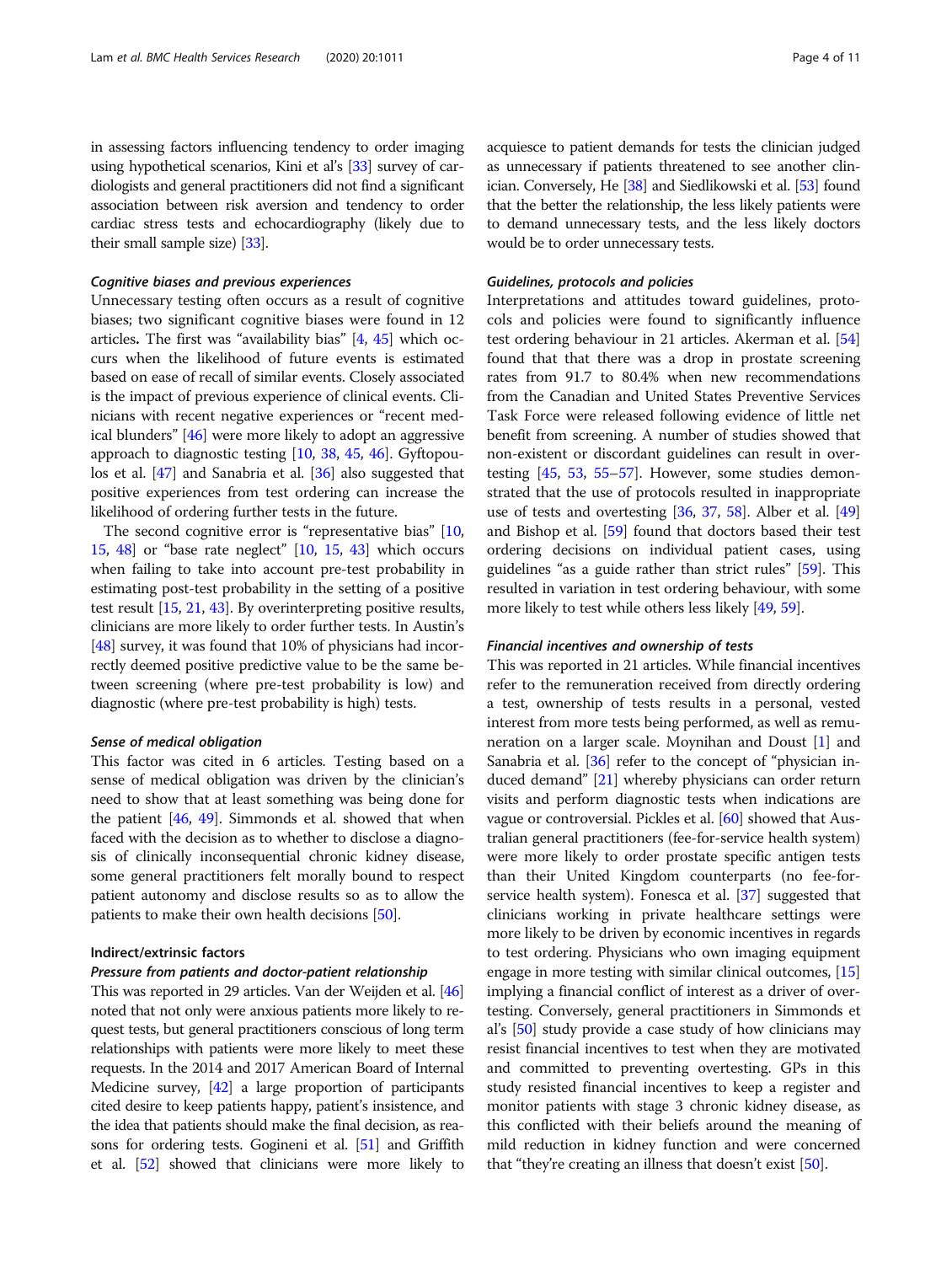#### Pressure from colleagues

Pressure from other clinicians was as a driver of unnecessary testing in 13 articles. Fonesca et al's [[37\]](#page-9-0) cardiologists admitted to ordering echocardiograms when colleagues deemed it necessary despite themselves thinking otherwise. D'Souza et al. [[61](#page-10-0)] also showed that junior doctor test ordering was significantly influenced by their peers, colleagues and supervisors. Siedokowski et al. [[53](#page-10-0)] found that as many as 89.6% of physicians would order a screening test they would not have otherwise ordered if specialists had recommended the test.

#### Time constraints

Time constraints for clinical assessment was another factor behind excessive testing in 13 articles. A number of studies recognised the time pressures in the work environment which limits time with patients and encourages physicians to provide a test just to expedite the clinical encounter [[34](#page-9-0), [46,](#page-10-0) [59](#page-10-0), [62](#page-10-0), [63\]](#page-10-0). Ellen and Horowitz's [[64](#page-10-0)] survey of Israeli nurses showed that more than half felt that giving physicians more time to discuss alternative tests would reduce overuse. On the other hand, Murphy et al. [\[65](#page-10-0)] highlighted that some general practitioners felt doing an annual general check-up on otherwise healthy patients represented a waste of their limited time that was better spent attending to sick patients.

#### Availability and ease of access to tests

This factor was reported in 10 articles. Tests were more likely to be ordered when logistically easier, for example, during day shifts as opposed to evening or night shift, [\[64](#page-10-0)] when in closer proximity, [[21](#page-9-0)] when there was little resistance in test ordering [[47](#page-10-0)] or when able to order from desktop devices [\[46](#page-10-0)]. Fonesca et al. [\[37](#page-9-0)] also noted that waiting times and patient physical mobility affected likelihood of echocardiogram test ordering. Having the available technology and equipment was also a key predictor of testing ordering, such was the case in tertiary hospitals [\[38](#page-9-0)].

#### Pre-emptive testing to facilitate subsequent care

Reported in 10 articles, uncertainty about what future tests would be required, a desire to avoid delays in a patient's care pathway and testing to establish a "baseline" were recognised as causes for potentially unnecessary testing. Amongst Irish interns, Flynn et al. [[55](#page-10-0)] noted that almost half requested tests they felt their consultant would want, to ensure that cases were never cancelled due to a lack of data. Sears et al. [\[34\]](#page-9-0) found that 76% of physicians felt they couldn't refer a patient to a specialist without having magnetic resonance imaging done first [\[34\]](#page-9-0). Similarly, Alber et al. [\[49\]](#page-10-0) highlighted that some general practitioners considered "medical overuse in inpatient care as a welcome diagnostic work-up and baseline for the subsequent outpatient care" [\[49](#page-10-0)] with Munce et al. [\[66](#page-10-0)] noting that some family physicians ordered bone mineral density tests in asymptomatic women at menopause to obtain a "baseline" [[66\]](#page-10-0).

#### Contemporary medical practice and new technology

Four articles highlighted that in contemporary medical practice, emphasis and even reliance on technical tests with a relatively lower priority given to history taking and physical examination, contributes to overtesting [[7](#page-9-0), [36,](#page-9-0) [37](#page-9-0), [49](#page-10-0)]. Lysdahl and Hoffman [\[67\]](#page-10-0) also showed that improved radiological technology was a major cause of overall increased investigation volume that, in turn, predisposed to unnecessary investigation.

#### Results of expert group discussion

There were 15 participants at the Preventing Overdiagnosis conference workshop. All but one participant were either academics/researchers or medical doctors and most had been working for at least five years. [Supplementary File [3](#page-8-0)].

Participants generally agreed with the importance of factors identified through the narrative review. A number of additional suggestions were made and subsequently integrated into the existing framework. Physical vulnerabilities (such as being fatigued or hungry) and language barriers were included in "time constraints" as participants felt that such motivational factors for test ordering were based on the desire to reduce patient-contact time. The notion of wanting to fit into the existing medical culture was included in "pressure from colleagues".

Participants believed that the initial framework of "direct/intrinsic" and "indirect/extrinsic" factors was too dichotomous and artificial, and did not adequately illustrate the overlap and interaction between all the factors. Participants considered that most of what was conceptualised as "indirect/extrinsic" is actually moderated by the "direct/intrinsic" values and perceptions of the individual clinician, and that neither of these properties are fixed but change over time. Participants suggested modifying the proposed framework to better highlight the complex relationship between factors influencing clinician test ordering behaviour to aid in the development of the scale measuring clinician knowledge, attitudes and practices around overtesting.

Based on this feedback, we revised the initial framework to incorporate the factors in a new framework of: "intrapersonal", "interpersonal" and "environment/context" factors. We believe that these categories provide a more useful framework for informing construction of a scale to measure clinician knowledge, attitudes and practices on overtesting. The total number of articles reporting on each factor and quotes (from participants involved in qualitative interview studies) reflecting clinician attitudes and reactions are provided in (Tables [1](#page-5-0), [2](#page-6-0)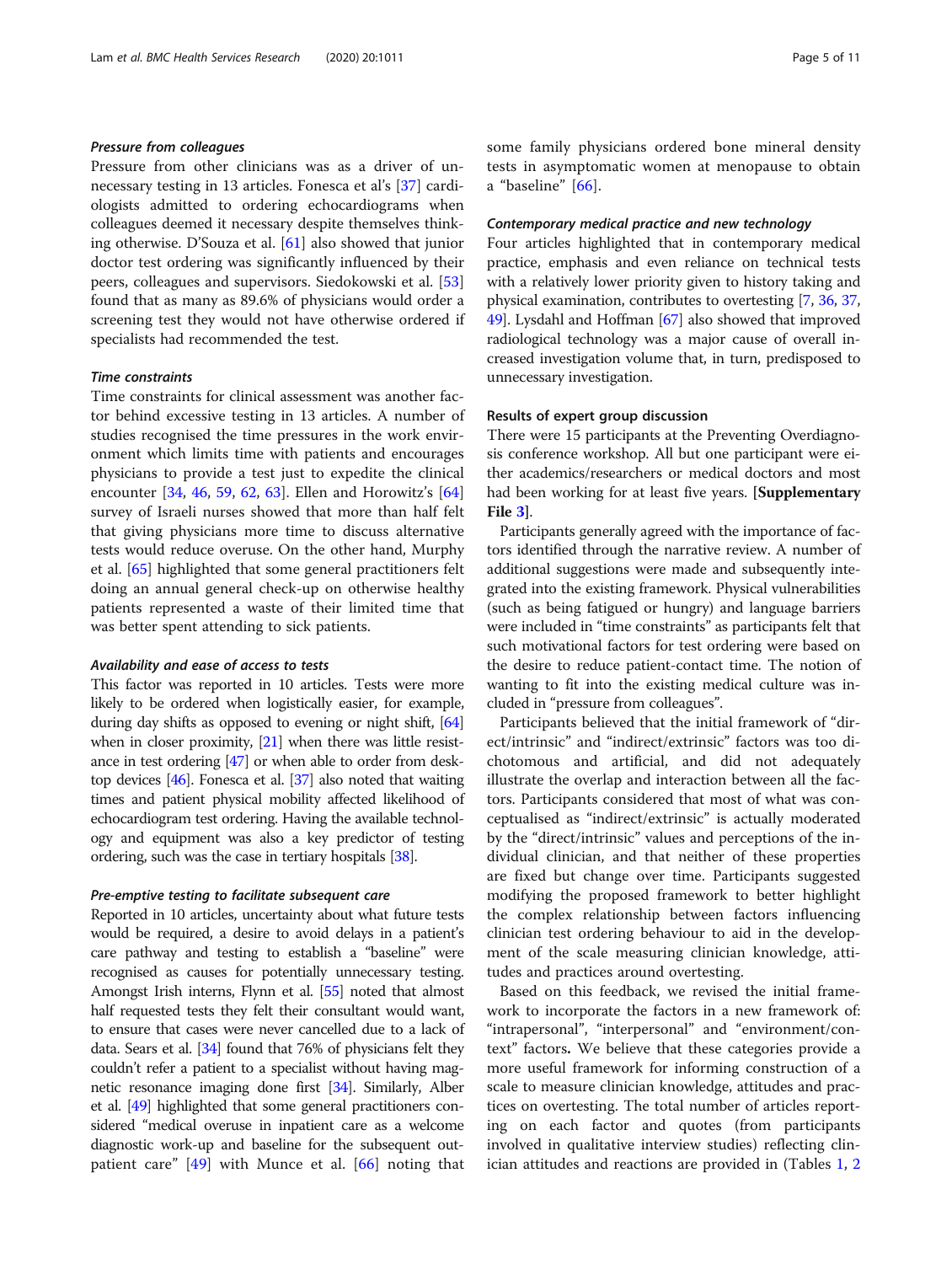<span id="page-5-0"></span>

|  | Table 1 "Intrapersonal factors" affecting clinician test ordering behaviour, with number of articles and quotes from articles |
|--|-------------------------------------------------------------------------------------------------------------------------------|

| Factor                                      | <b>Articles</b>                                                                                                           | Illustrative quotes                                                                                                                                                                                                                                                                                                                                                                                                                                                                                                                                                                                                                                                                                                                                                                                                                                                                                                                                                                                                                                                                                                                                                                                                                                                                                                                                                                                                                                                                                                                                                                                                                                                                                                                                                                                                                                                                                                                                                                                                                                  |
|---------------------------------------------|---------------------------------------------------------------------------------------------------------------------------|------------------------------------------------------------------------------------------------------------------------------------------------------------------------------------------------------------------------------------------------------------------------------------------------------------------------------------------------------------------------------------------------------------------------------------------------------------------------------------------------------------------------------------------------------------------------------------------------------------------------------------------------------------------------------------------------------------------------------------------------------------------------------------------------------------------------------------------------------------------------------------------------------------------------------------------------------------------------------------------------------------------------------------------------------------------------------------------------------------------------------------------------------------------------------------------------------------------------------------------------------------------------------------------------------------------------------------------------------------------------------------------------------------------------------------------------------------------------------------------------------------------------------------------------------------------------------------------------------------------------------------------------------------------------------------------------------------------------------------------------------------------------------------------------------------------------------------------------------------------------------------------------------------------------------------------------------------------------------------------------------------------------------------------------------|
| Fear of malpractice<br>and litigation       | 34 articles<br>$[1, 2, 7, 21, 23, 31-39, 42, 45-47,$<br>49, 59, 60, 62-64, 68-77]                                         | "You are so open for being sued by anything but it's very easy to want to lean<br>towards the screening everyone  I definitely think it's hard not to think legally"<br>[45]<br>"Once the issue has been raised, it is difficult to back away unless you are 100%<br>because you are responsible if you are wrong" [45]<br>"I'm often a bit defensiveI guess that's partly that legal thing" [45]<br>"I think the whole medical-legal thing also makes people more inclined to CT<br>[computed tomography] someone even if they have a pretty low suspicion just<br>'cause no one wants to be sued" [47]<br>"I think litigation is a problem; you miss one neck fracture or bleed in the brain<br>you are going to court" [62]                                                                                                                                                                                                                                                                                                                                                                                                                                                                                                                                                                                                                                                                                                                                                                                                                                                                                                                                                                                                                                                                                                                                                                                                                                                                                                                       |
| Clinician<br>knowledge and<br>understanding | 25 articles<br>$[2, 3, 5, 21, 37, 40, 41, 43, 45-47,$<br>49, 50, 58, 62, 64-66, 72, 73, 78-<br>82]                        | "How much work [laboratory testing] is, how much it costs, how much normal<br>results can fluctuate, things like that, I think we know very little about that" [3]<br>"Nothing can really go wrong [with overutilization]" [3]<br>"You understand the natural course of disease and the point in time at which you<br>have to make a decision to do something different" [37]<br>"When I'm admitting a patient or doing clinical work, it's kind of affected my<br>thought process to where I think a little bit more about 'do I really need to<br>get this test?', 'will it really change management?', 'could it potentially be<br>harmful to the patient?" [40]<br>"Those like statistical issues don't apply to the individualbecausethey make<br>their decisions on a set of complex, but perhaps irrational basis, you know,<br>anxiety and" [45]<br>"Yeah, so, I hate the D-dimer. I understand its utility. I think that too many<br>D-dimers are sent I think the decision to get a CTPA [computed tomography<br>pulmonary angiogram] should be based on a clinician's clinical reasoning plus<br>or minus the criteria, plus or minus a D-dimer" [47]<br>"As I said, a patient without previous medical history, without symptoms. In this<br>case, I have never auscultated a lung and thought: "Thank god I listened to that<br>lung." I mean, what do you expect from a healthy patient when you auscultate<br>the lung? A healthy lung" [49]<br>"GPs may be playing a good game and saying I'm not going to bother this patient<br>with having a GFR [glomerular filtration rate] of 59 because I know that although<br>it qualifies as CKD [chronic kidney disease] 3 it's not gonna make any difference to<br>how I manage that patient and I think that's good medicine" [50]<br>"When you have no idea what's going on, so it gives you something to hide behind" [62]<br>"Should be tailored according to family history, previous issues, lifestyle and previous<br>findings. Need to explain the limitation of check-ups" [65] |
| Intolerance of<br>aversion                  | 24 articles<br>uncertainty and risk $[1-3, 7, 21, 23, 32, 33, 35, 37, 39,$<br>42-44, 46, 47, 49, 53, 64, 69-71,<br>73, 83 | "Lab testing is often only done for the doctor's peace of mind." [3]<br>"I am worried if they don't have a full assessment and I miss something that it is going<br>on with their heart that is not apparent because ECGs [electrocardiograms] and clinical<br>examinations are not very precise" [37]<br>"What if it couldn't wait? How would you know it won't affect them?" [45]<br>"You're sitting there with someone who has a sudden-onset splitting headache, but<br>otherwise you see nothing alarming  A CT scan for an acute headache. Even if the<br>pre-test chance is 0.01. He does it anyhow. They have much more certainty than we do." [46]<br>"You have to be self-confident in not doing something" [49]                                                                                                                                                                                                                                                                                                                                                                                                                                                                                                                                                                                                                                                                                                                                                                                                                                                                                                                                                                                                                                                                                                                                                                                                                                                                                                                           |
| Cognitive biases<br>and experiences         | 12 articles<br>$[15, 21, 36-38, 45-48, 60, 84, 85]$                                                                       | "There might be a bias to a situation where some doctors missed an important finding,<br>when they were a junior doctor, so they always do scans because they are worried that<br>something might happen like years ago" [37]<br>"It's certainly a—hard to be, treating dying people who are young and not to worry about<br>all of this and I, but I try not to change my practice based on my own personal experience<br>of one or two people dying of prostate cancer" [45]<br>"If you've ever experienced something like that, you can be sure that you'll send patients<br>with vague complaints for further testing much faster. Absolutely" [46]<br>"I would say that my clinical experience highly in- fluences my ordering  sometimes I<br>feel a certain way about a patient even though they don't fit a certain profile and I'll end<br>up doing something additional for them" [47]<br>"The initial thing was PSA [prostate specific antigen] is useful and that has basically stuck<br>in my head, that PSA testing is useful" [60]                                                                                                                                                                                                                                                                                                                                                                                                                                                                                                                                                                                                                                                                                                                                                                                                                                                                                                                                                                                                    |
| Sense of medical<br>obligation              | 6 articles<br>$[16, 45-47, 49, 50]$                                                                                       | "To not screen somebody, I don't know, it seems cruel, it's cruel and irresponsible to not at<br>least make an attempt to avoid the misery of a person getting prostate cancer, to me, seems<br>unbelievably cruel" [45]<br>"We have to diagnose them if they have a problem" [45]<br>"Some GPs mentioned their frustration at not being able to offer the patient something<br>useful, at the feeling of empty hands, owing to the lack of a diagnostic or therapeutic                                                                                                                                                                                                                                                                                                                                                                                                                                                                                                                                                                                                                                                                                                                                                                                                                                                                                                                                                                                                                                                                                                                                                                                                                                                                                                                                                                                                                                                                                                                                                                              |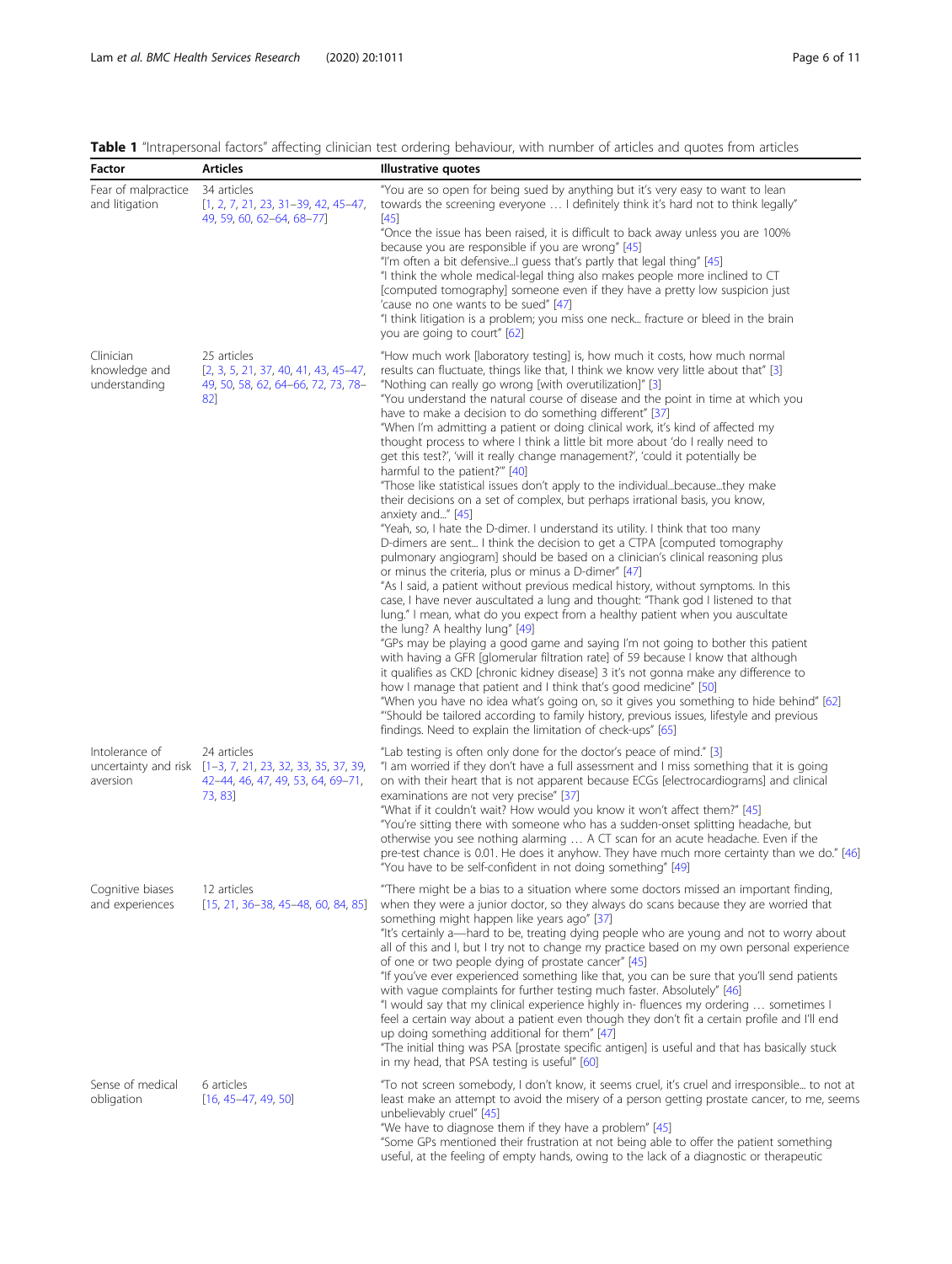<span id="page-6-0"></span>

|             | Table 1 "Intrapersonal factors" affecting clinician test ordering behaviour, with number of articles and quotes from articles |  |  |  |  |  |  |  |
|-------------|-------------------------------------------------------------------------------------------------------------------------------|--|--|--|--|--|--|--|
| (Continued) |                                                                                                                               |  |  |  |  |  |  |  |

| Factor | <b>Articles</b> | Illustrative quotes                                                                                                                                                                                                                                                                                                                                                                                                                   |
|--------|-----------------|---------------------------------------------------------------------------------------------------------------------------------------------------------------------------------------------------------------------------------------------------------------------------------------------------------------------------------------------------------------------------------------------------------------------------------------|
|        |                 | plan for patients presenting with unexplained complaints. A test request symbolises a<br>serious attempt to deal with the patient's complaint" [46]<br>"If it's on your radar  you're almost honor-bound to do the study of choice" [47]<br>"Action' dogma of doing anything possible for the individual patient" [49]<br>"My personal policy I would always disclosegenerally speaking I would always explain<br>the diagnosis" [50] |
|        |                 |                                                                                                                                                                                                                                                                                                                                                                                                                                       |

and [3](#page-7-0)). Detailed analysis of workshop data is available via [Supplementary File [4\]](#page-8-0).

#### **Discussion**

This narrative literature review, and subsequent small group discussion with experts in preventing overtesting, highlights the myriad of factors that influence a clinician's decision to order medical tests, often unnecessarily or against evidence-based recommendations. We present a framework for understanding factors that influence clinicians to overtest. These were grouped within a final framework of "intrapersonal", "interpersonal" and "environment/context" factors. The most commonly cited factors were "fear of malpractice and litigation",

Table 2 "Interpersonal factors" affecting clinician test ordering behaviour, with number of articles and quotes from articles

| <b>Factor</b>                                                  | <b>Articles</b>                                                                                           | <b>Illustrative quotes</b>                                                                                                                                                                                                                                                                                                                                                                                                                                                                                                                                                                                                                                                                                                                                                                                                                                                                                                                                                                                                                                                                                                                                                                                                                                                                                                                                                                                                                                                                                                                                                                                                                                                                                                                                                                                   |  |  |  |  |
|----------------------------------------------------------------|-----------------------------------------------------------------------------------------------------------|--------------------------------------------------------------------------------------------------------------------------------------------------------------------------------------------------------------------------------------------------------------------------------------------------------------------------------------------------------------------------------------------------------------------------------------------------------------------------------------------------------------------------------------------------------------------------------------------------------------------------------------------------------------------------------------------------------------------------------------------------------------------------------------------------------------------------------------------------------------------------------------------------------------------------------------------------------------------------------------------------------------------------------------------------------------------------------------------------------------------------------------------------------------------------------------------------------------------------------------------------------------------------------------------------------------------------------------------------------------------------------------------------------------------------------------------------------------------------------------------------------------------------------------------------------------------------------------------------------------------------------------------------------------------------------------------------------------------------------------------------------------------------------------------------------------|--|--|--|--|
| Pressure from patients and 29 articles                         | doctor-patient relationship [2, 21, 34, 37-39, 42, 45, 46,<br>49, 51-53, 59-67, 70, 71, 73-<br>75, 86, 87 | "It can reduce the anxiety and prevent representations to the hospital, helping to<br>keep them from coming in with chest pains" [37]<br>"Now she had problems with her feet and arms, morning stiffness, pain in the<br>joints. But there was no redness, no swelling, wasn't warm, functioning was good.<br>But she was still uneasy. I had to confirm this to her with a blood test, otherwise<br>the discussion would go on and on" [46]<br>"But the GP lives in the community, has to continue caring for the patient. If you<br>really mess things up, so that the patient switches to another doctor, that's what<br>affects me" [46]<br>"Patients come in and they say, 'Oh, I have this, and I want a CT scan done.' They'll<br>tell you what they want done" [59]<br>"If we order more tests and we make sure we have every test ordered that might possibly<br>be needed, the patient's happy and leaves in their ED [emergency department] stay" [59]<br>"So they see it as their right to have it" [60]<br>"There is a demand from patients for testing or medication or imaging that they've<br>read about or they feel that they should get in order to be satisfied that they've<br>been adequately cared for" [62]<br>"Patients absolutely drive test ordering" [62]<br>"I quess I do it becauseI want my patients to perceive that I practice good medicine<br>you do have to be seen to be proactive" [63]<br>"Can improve relationship between patients and doctor" [65]<br>"Check-ups are largely patient driven secondary to media/public health generated<br>anxiety" [65]<br>"I'll say "well you just had one two years ago, you're on treatment, it was stable from the<br>year before, and I don't think you need one"  what does usually happen is that they<br>usually win" [66] |  |  |  |  |
| Pressure from colleagues<br>(and medical culture) <sup>a</sup> | 13 articles<br>[3, 36, 37, 45, 46, 49, 53, 55,<br>59-61, 69, 86]                                          | "Well, often the supervisor just says to run some tests, and I just accept that without<br>question" [3]<br>"I recently ordered a lipase, but then the gastroenterologist called me and said: in this<br>hospital, we always combine it with an amylase" [3]<br>"If an experienced cardiology colleague says we should do another echo, I would not<br>feel strong enough to say no" [37]<br>"If the neurologist had written, "There's nothing the matter"  But how must I say "you<br>have to accept it" if the neurologist says that perhaps the patient should be looked at<br>by someone else" [46]<br>"If I get a letter from the diagnostic centre with the comment "You request 10% more<br>than the average GP in Maastricht", then you get critical. You wonder if we should wait<br>a bit longer with this patient" [46]<br>"If you're not going to order it, the next doctor will" [59]<br>"He would see the cardiologist every three months and would get a stress test every<br>yearWhen he came to see meI had to tell him 'I don't think that that's necessary" [59]<br>"A lot of tests get done that probably don't need to get done because our residents are<br>afraid of not ordering something because they'll disappoint us" [59]                                                                                                                                                                                                                                                                                                                                                                                                                                                                                                                                                       |  |  |  |  |

Following expert focus group discussion:

a "medical culture" was grouped with "pressure from colleagues"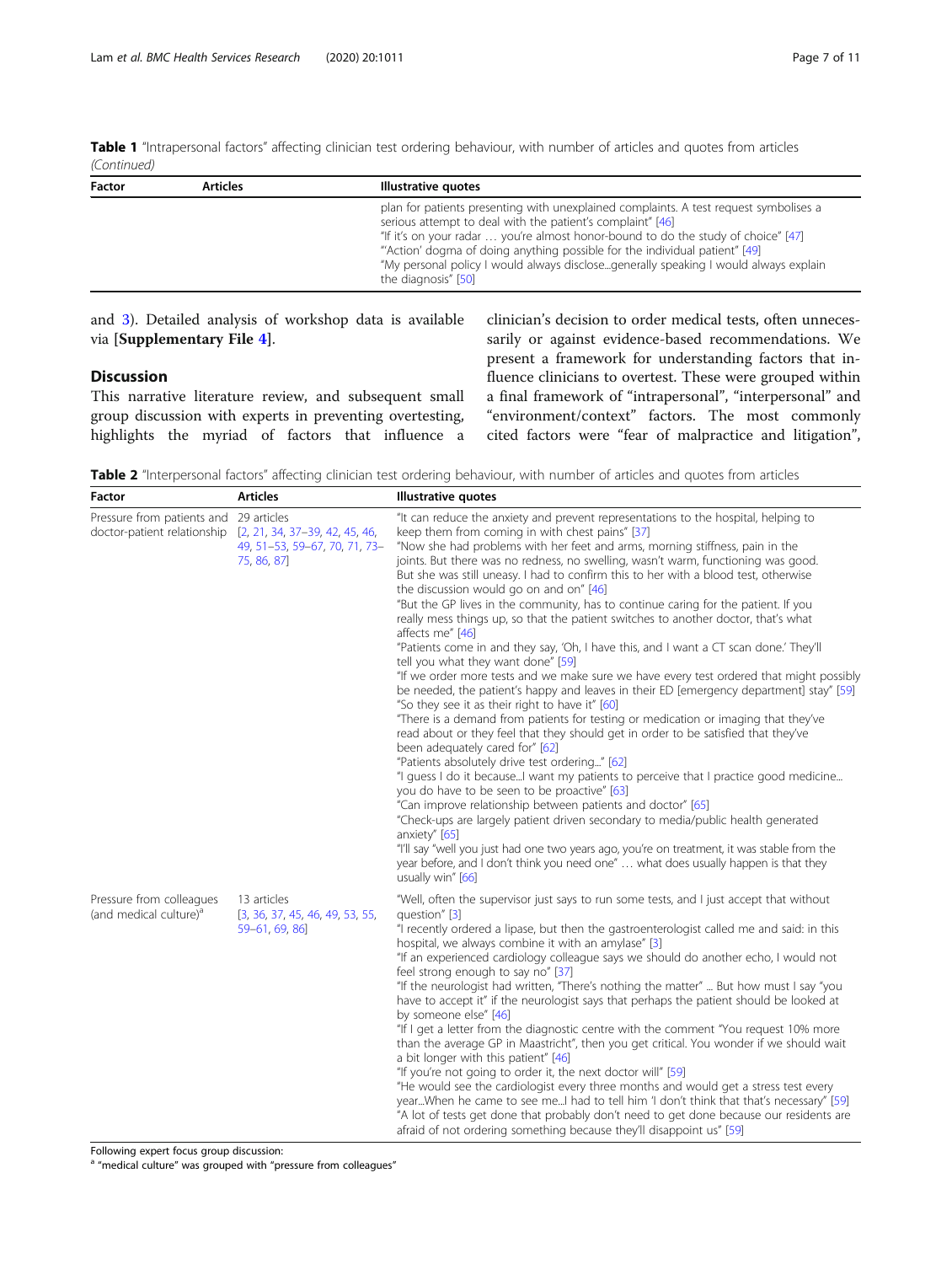| Factor                                                                                | <b>Articles</b>                                                                                  | <b>Illustrative quotes</b>                                                                                                                                                                                                                                                                                                                                                                                                                                                                                                                                                                                                                                                                                                                                                                                                                                                                                                                                                                                                                                                                                            |
|---------------------------------------------------------------------------------------|--------------------------------------------------------------------------------------------------|-----------------------------------------------------------------------------------------------------------------------------------------------------------------------------------------------------------------------------------------------------------------------------------------------------------------------------------------------------------------------------------------------------------------------------------------------------------------------------------------------------------------------------------------------------------------------------------------------------------------------------------------------------------------------------------------------------------------------------------------------------------------------------------------------------------------------------------------------------------------------------------------------------------------------------------------------------------------------------------------------------------------------------------------------------------------------------------------------------------------------|
| Guidelines, protocols<br>and policies                                                 | 21 articles<br>[33, 36, 37, 45, 47, 49, 50, 53-60, 62, 64, 66,<br>71, 72, 86]                    | "There are situations where I've ordered an echo when I otherwise would<br>not have because guidelines mandated" [37]<br>"I think there's more, as much as we've developed these decision rules-I<br>think there's a lot to be said about just experience" [47]<br>"I think people are wary of practicing not in line with that and then they<br>have potential then for criticism" [60]<br>"There's plenty of guidelines, but they're all different and there's nothing<br>officialthere's no hard and fast rule" [60]<br>"Because I work in a teaching practice, my residents are very devoted to<br>guidelines. A lot of them are driven by the more recent guidelines" [66]                                                                                                                                                                                                                                                                                                                                                                                                                                       |
| Financial incentives and<br>ownership of tests                                        | 21 articles<br>$[1, 2, 7, 15, 21, 23, 36-38, 42, 49, 50, 55, 60,$<br>64, 65, 69, 70, 73, 83, 85] | "Identifying more disease means more business" [21]<br>"If I went around having my 10 min discussion with all my patients about<br>why not to do PSA testing, I will make less money than [a GP] who does<br>the 30 s— here Jack, that's a good idea, here, have the PSA test" [60]<br>"To be perfectly honest, I only do it because of patient expectation as a<br>business decision, not as valid evidence based medicine" [65]<br>"A lucrative source for the private hospitals" [65]                                                                                                                                                                                                                                                                                                                                                                                                                                                                                                                                                                                                                              |
| Time constraints, (physical<br>vulnerabilities and language<br>barriers) <sup>a</sup> | 13 articles [3, 23, 34, 37, 46, 47, 53, 59, 62-<br>65, 70]                                       | "Some days patients want tests that I feel are not necessary but I want to<br>avoid discussions or I'm tired and I will order tests anyway" [37]<br>"If you had enough time to do a thorough history-taking of all these people<br>People would say "I think I've been well understood, listened to, and<br>examined", and need far fewer further investigations. But that is much too<br>time consuming" [46]<br>"You see many exams ordered, "Rule out PE [pulmonary embolus]," and<br>that's all that you have  we often just go ahead and do the exam, to<br>be honest, because it ends up creating a lot of lost time" [47]<br>"They do a lot of catscans because they don't have time to observe patients<br>work them up, get them out the door" [59]<br>"If I'm really busy and I have ten people in the waiting room, and if I feel<br>pressured and overwhelmed, I can say,'Yep, here is a requisition for the<br>MRI [magnetic resonance imaging], let's get it done and move along" [62]<br>"A major concern that it could increase workload which would diminish<br>time for treating ill patients" [65] |
| Availability and ease of<br>access to tests                                           | 10 articles<br>$[3, 21, 36-38, 46, 47, 57, 64, 67]$                                              | "Checking boxes on the lab form, I often go, let's do this one too, and that<br>one" $[3]$<br>"When you're ordering lab tests, it is easy to just order some more tests" [3]<br>"The patient is already being sent for another test to the diagnostic centre,<br>which creates a low threshold for doing more testing $\ldots$ so why not?" [46]<br>"I think for any test if it's very, very available and it's fast and it's easy to do<br>and it doesn't take a lot of time and there's more turnaround on the report-<br>then we're just more likely to use it more." [47]<br>"It would probably be valuable to make the process less convenient because<br>the threshold is so low to order CTs" [47]                                                                                                                                                                                                                                                                                                                                                                                                             |
| Pre-emptive testing to<br>facilitate subsequent care                                  | 10 articles [34, 37, 49, 55, 59, 60, 62, 65, 66,<br>82]                                          | "I am glad that I can refer to something  And you could describe that as<br>medical overuse to some extent. Because we are talking about tests which<br>were not totally urgent or rather luxurious given the specific symptoms at<br>that time. But it can be really helpful to have this reference point" [49]<br>""We order tests because we feel we have to get everything up front,<br>because it's just too painful to do things too slow, to do things as a<br>series" [59]<br>"People are used to sort of being screenedso we're tacking this onto the<br>discussion basically" [60]<br>"They will tend to steer on the side of getting a test, even though it may<br>be unnecessary, because they fear they will not be able to get the patient<br>referred" [62]<br>"You only realize the importance once you do it-the yield of significant<br>results is surprising" [65]<br>"Often I'm doing [BMD tests] at menopause time in a woman's life when<br>things sort of come up. I get a baseline maybe at menopause" [66]                                                                                   |
| Contemporary medical<br>practice and new technology $[7, 36, 37, 49, 63]$             | 5 articles                                                                                       | "There is less emphasis on clinical examination. Nowadays we hear murmurs,<br>and we try to quantify their severity which leads straight to ordering an echo<br>However, this can result in overuse of imaging" [37]<br>"The greatest challenge will be to put more emphasis on history taking and<br>physical examination again  This is the prerequisite to avoid further<br>unnecessary investigations" [49]                                                                                                                                                                                                                                                                                                                                                                                                                                                                                                                                                                                                                                                                                                       |

#### <span id="page-7-0"></span>Table 3 "Environment/context factors" affecting clinician test ordering behaviour, with number of articles and quotes from articles

Following expert focus group discussion:<br><sup>a</sup> "physical vulnerabilities" and "language barriers" were grouped with "time constraints"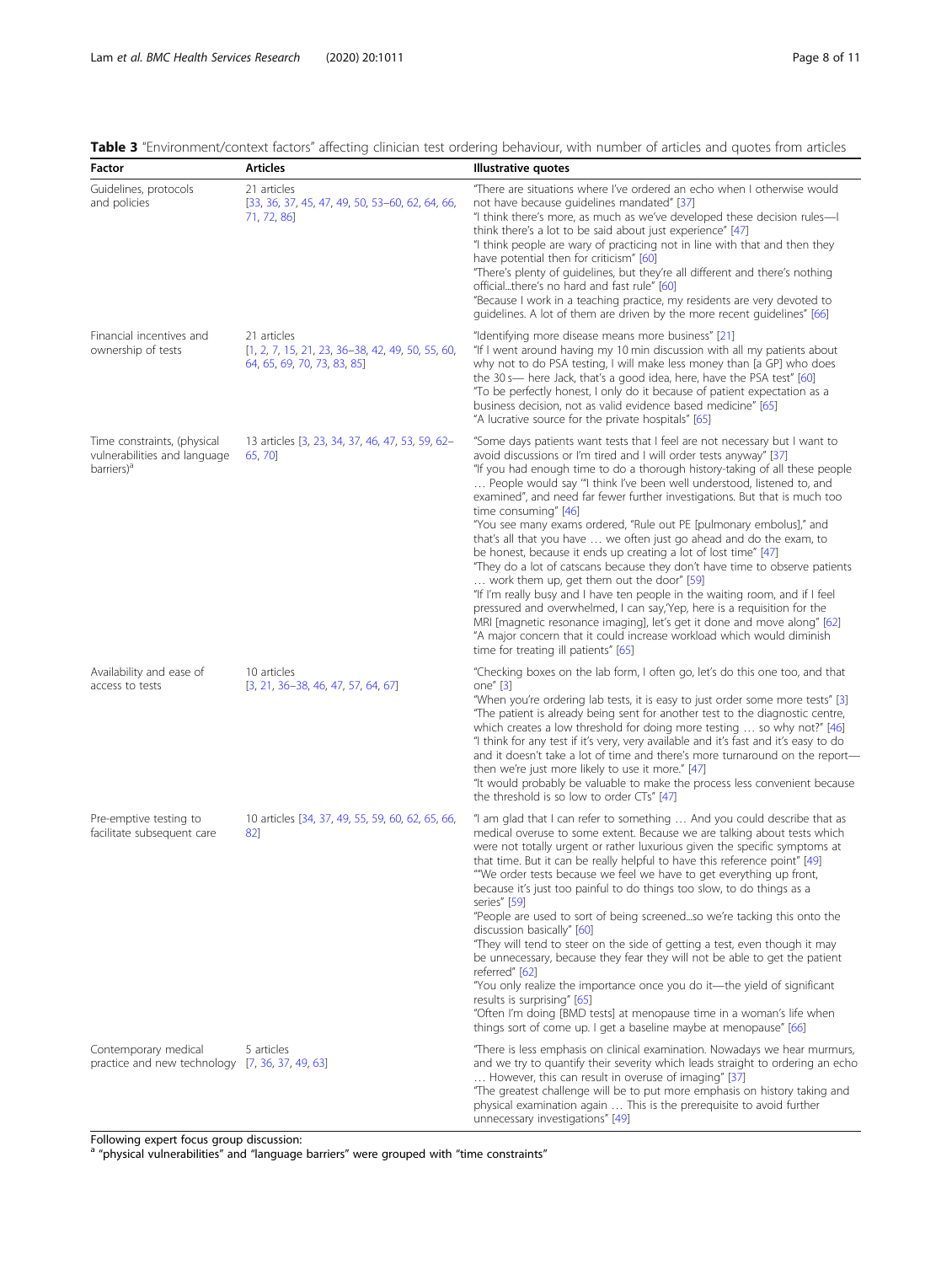<span id="page-8-0"></span>"pressure from patients and doctor-patient relationship", "clinician knowledge and understanding", "guidelines, protocols and policies" and "intolerance of uncertainty and risk aversion".

We are aware of no other systematic evidence synthesis exploring in detail the factors that influence clinician decisions to order unnecessary tests. Pathirana's [[7](#page-9-0)] analysis article explored the drivers of overdiagnosis which are closely linked to that of overtesting and mapped them to potential solutions but did not focus on the drivers from a clinician perspective. Siedlikowski et al. [[53](#page-10-0)] and Sharma et al. [\[57](#page-10-0)] identified a number of factors influencing clinicians' recommendations for mammography screening, but not test requesting behaviour more broadly.

One intended outcome of this thematic framework is that it will help clinicians become more aware of their test requesting behaviour, and that this self-reflection may be a critical first step to the behavioural changes needed to prevent overtesting. The grouping of "intrapersonal", "interpersonal" and "environment/context" clearly reflect the broad range of pressures faced by clinicians on a daily basis. For example, with societies becoming increasingly punitive [[68](#page-10-0)] for errors of omission rather than commission, [[23\]](#page-9-0) clinicians are understandably motivated to order tests as a strategy for lowering legal risk and avoiding the financial and emotional consequences of litigation [[35](#page-9-0)]. Moreover, pressures and demands from patients is a growing issue in modern healthcare [[51\]](#page-10-0) partly driven by information publicly available on the Internet  $[37, 52]$  $[37, 52]$  $[37, 52]$  $[37, 52]$  and social media  $[21, 22]$  $[21, 22]$  $[21, 22]$ [60\]](#page-10-0). Such information may be low quality, unreliable or incomplete, [[52](#page-10-0)] and patients may have unrealistic or illinformed expectations [[88](#page-10-0)]. The culture of "shame and blame" [\[35\]](#page-9-0) and medical education that instils fear of uncertainty [\[24\]](#page-9-0) further encourages overtesting. Through greater awareness of their test requesting behaviour, clinicians may be more likely to only request tests when these may helpfully inform their clinical decision making, and ultimately improve health outcomes [\[12](#page-9-0)].

This framework may also provide a basis for developing interventions to prevent overtesting by targeting a specific group of factors and preferably all groups in the framework rather than individual factors alone. Too narrow a focus, for example, increasing clinician knowledge without taking into account the impact of financial incentives, may cause an intervention to be less effective.

The results of this study and framework will also be used to inform the development of a scale to assess clinician knowledge, attitudes and practices around overtesting and to measure the impact of clinician-targeted interventions to prevent overtesting and its unintended consequences.

Strengths of our study are the systematic approach to retrieving the literature, use of at least two authors at each step of the review process and rigour in thematic analysis of the data with multiple iterations through discussion with all authors. We were able to engage with content experts at the Preventing Overdiagnosis Conference workshop, and revise the initial proposed framework. Our final framework is not only more useful for measuring clinician-targeted strategies and interventions, but also explores the complex interplay of factors that occurs in real clinical practice. A limitation of our study was that we searched only one database which may have limited the number of articles included. However, given the richness of data and complexity of the thematic framework, it seems unlikely that we missed important factors that influence test ordering behaviour. This is also supported by the fact that the small group discussion did not generate any new, distinct factor groups.

#### Conclusions

Although medical tests are integral to clinical management, clinicians have the ability and responsibility to limit overtesting and to prevent harm to patients and the healthcare system. This thematic framework describes factors that influence decisions to request tests as a first step in developing clinician-targeted interventions to reduce overtesting.

#### Supplementary Information

The online version contains supplementary material available at [https://doi.](https://doi.org/10.1186/s12913-020-05844-9) [org/10.1186/s12913-020-05844-9.](https://doi.org/10.1186/s12913-020-05844-9)

Additional file 1 Supplementary File 1 Search Strategy: includes all the search terms used and number of articles retrieved for the narrative literature review.

Additional file 2 Supplementary File 2 Initial Thematic Framework: Excel Spreadsheet of articles included in the narrative literature review, thematic analysis and incorporation into initial framework of direct/ intrinsic and indirect/extrinsic factors.

Additional file 3 Supplementary File 3 Demographic Characteristics: table including demographic characteristics of PODC workshop participants.

Additional file 4 Supplementary File 4 PODC Workshop Data: table detailing audio-recorded comments (de-identified) from workshop participants regarding each of the factors affecting clinician decisions to overtest.

#### Abbreviations

ABIM: American Board of Internal Medicine; CKD: Chronic kidney disease; CT: Computed tomography; CTPA: Computed tomography pulmonary angiogram; ECG: Electrocardiogram; ED: Emergency department; GFR: Glomerular filtration rate; GP: General practitioner; MRI: Magnetic resonance imaging; PE: Pulmonary embolus; PODC: Preventing Overdiagnosis Conference; PSA: Prostate specific antigen; US: United States

#### Acknowledgements

We would like to thank Bernadette Carr, the Academic Liaison Librarian at The University of Sydney, for her assistance and provision of guidance on the fundamentals of developing a search strategy and optimising search terms. We would also like to thank the Preventing Overdiagnosis Conference Sydney 2019 and participants at the workshop for allowing us to conduct the workshop group discussion that helped with the writing of this paper.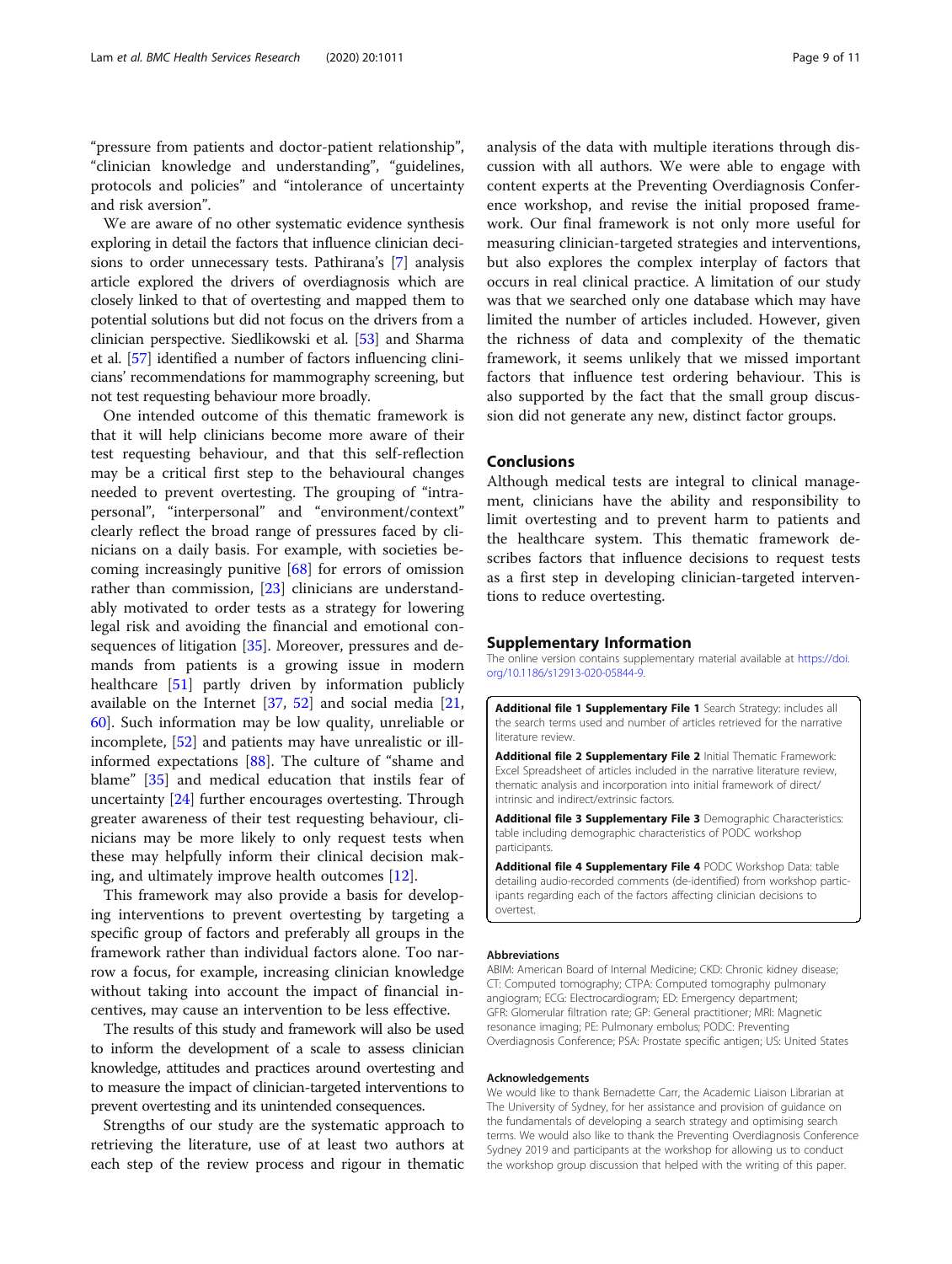#### <span id="page-9-0"></span>Authors' contributions

JL, KB, FS conceived the study and were involved in study design. JL and KB screened titles and abstracts from the initial systematic search. JL, KB, FS and KP screened articles for inclusion. JL undertook thematic analysis of the studies. KB, FS and KP reviewed the studies and further developed the thematic framework. JL, KB, FS and KP were involved in drafting the work and revising the manuscript. JL finalised the paper for submission to the journal. JL, KB, FS and KP gave final approval for the manuscript to be published and agree to be accountable for all aspects of the work.

#### Funding

This research received no specific grant from any funding agency in the public, commercial or not-for-profit sectors.

#### Availability of data and materials

The datasets used and/or analysed during the current study available from the corresponding author on reasonable request.

#### Ethics approval and consent to participate

Ethics approval was received from the Human Research Ethics Committee of the University of Sydney (2019/889). Consent to participate in the Preventing Overdiagnosis Workshop, Sydney, was obtained from all participants through the Participant Consent Form (form available upon request).

#### Consent for publication

Not applicable.

#### Competing interests

The authors declare that they have no competing interests.

#### Received: 5 July 2020 Accepted: 21 October 2020 Published online: 04 November 2020

#### References

- 1. Moynihan R, Doust J, Henry D. Preventing overdiagnosis: how to stop harming the healthy. BMJ. 2012;344:e3502.
- 2. Greenberg J, Green J. Over-testing: why more is not better. Am J Med. 2014; 127(5):362–3.
- 3. Vrijsen BEL, Naaktgeboren CA, Vos LM, et al. Inappropriate laboratory testing in internal medicine inpatients: prevalence, causes and interventions. Ann Med Surg. 2020;51:48–53.
- 4. Treadwell J, McCartney M. Overdiagnosis and overtreatment: generalists it's time for a grassroots revolution. BJGP. 2016;66(644):116–7.
- 5. Moynihan R, Barrat A, Buchbinder R, et al. Australia is responding to the complex challenge of overdiagnosis. MJA. 2018;209(8):332.
- 6. Jenniskens K, de Groot J, Reitsma J, et al. Overdiagnosis across medical disciplines: a scoping review. BMJ Open. 2017;7:e018448.
- 7. Pathirana T, Clark J, Moynihan R. Mapping the drivers of overdiagnosis to potential solutions. BMJ. 2017;358:j3879.
- 8. McCafferey K, Jansen J, Scherer L, et al. Walking the tightrope: communicating overdiagnosis in modern healthcare. BMJ. 2016;352:i348.
- 9. Carter S, Rogers W, Heath I, et al. The challenge of overdiagnosis begins with its definition. BMJ. 2015;350:h869.
- 10. Bossuyt PMM, Reitsma JB, Linnet K, Moons KGM. Beyond diagnostic accuracy: the clinical utility of diagnostic tests. Clin Chem. 2012;58(12):1636– 43.
- 11. Ferrante di Ruffano L, Hyde CJ, McCaffery KJ, et al. Assessing the value of diagnostic tests: a framework for designing and evaluating trials. BMJ. 2012; 344:e686.
- 12. Wians FR. Clinical laboratory tests: which, why, and what do the results mean? Labmedicine. 2009;40(2):105–13.
- 13. Baratt A, Irwig L, Glasziou P, et al. Users' guides to the medical literature: xvii. How to use guidelines and recommendations about screening. Evidence-based medicine working group. JAMA. 1999;281(21):2029–34.
- 14. Bell KJL, Glasziou P, Hayen A, et al. Criteria for monitoring tests were described: validity, responsiveness, detectability of long-term change, and practicality. J Clin Epidemiol. 2014;67(2):152–9.
- 15. Kale M, Korenstein D. Overdiagnosis in primary care: framing the problem and finding solutions. BMJ. 2018;362:k2820.
- 16. Singh H, Dickinson J, Theriault G, et al. Overdiagnosis: causes and consequences in primary health care. Can Fam Physician. 2018;64:654–9.
- 17. Brodersen J, Schwartz LM, Heneghan C, et al. Overdiagnosis: what it is and what it isn't. BMJ Evidence-Based Medicine. 2018;23:1–3.
- 18. Bell KJL, Doust J, Glasziou P, et al. Recognizing the potential for overdiagnosis: are high-sensitivity cardiac troponin assays an example? Ann Intern Med. 2019;170(4):259–61.
- 19. Hoffman JR, Cooper RJ. Overdiagnosis of disease: a modern epidemic. Arch Intern Med. 2012;172:1123–4.
- 20. Welch G, Black W. Overdiagnosis in cancer. JNCI. 2010;102:605–13.
- 21. Deyo RA. Cascade effects of medical technology. Annu Rev Public Health. 2002;23:23–44.
- 22. Bouk Z, Calzavara AJ, Ivers NM, et al. Association of low-value testing with subsequent health care use and clinical outcomes among low-risk primary care outpatients undergoing an annual health examination. JAMA Int Med. 2020;180(7):973–83.
- 23. Coon E, Quinonez R, Moyer V, et al. Overdiagnosis: how our compulsion for diagnosis may be harming children. Pediatrics. 2014;134(5):1013–23.
- 24. Brindle LA. GP-patient communication about possible cancer in primary care: re-evaluating GP as gatekeeper. Eur J Cancer Care (Engl). 2017;358:e12699.
- 25. Anderson TS, Lin GA. Testing cascades—a call to move from descriptive research to deimplementation science. JAMA Int Med. 2020;180(7):984–5.
- 26. Boell S, Cecez-Kecmanovic D. A hermeneutic approach for conducting literature reviews and literature searches. CIAS. 2014;34:257–86.
- 27. Greenhalgh T, Thorne S, Malterud K. Time to challenge the spurious hierarchy of systematic over narrative reviews? Eur J Clin Investig. 2018;48:e12931.
- 28. Ferrari R. Writing narrative style literature reviews. Eur Med Writers Assoc. 2015;24:230–5.
- 29. Green B, Johnson C, Adams A. Writing narrative literature reviews for peerreviewed journals: secrets of the trade. JCM. 2006;5:101–17.
- 30. Braun V, Clarke V. Using thematic analysis in psychology. Qual Res Psychol. 2006;3(2):77–101.
- 31. Carrier ER, Reschovsky JD, Katz DA, et al. High physician concern about malpractice risk predicts more aggressive diagnostic testing in office-based practice. Health Affairs. 2013;32(8):1383–91.
- 32. Kadivar H, Goff BA, Phillips WR, et al. Guideline-inconsistent breast cancer screening for women over 50: a vignette-based survey. J Gen Intern Med. 2014;29(1):82–9.
- 33. Kini V, Weiner RB, McCarthy FH, et al. Association of liability concerns with decisions to order echocardiography and cardiac stress tests with imaging. J Am Soc Echocardiogr. 2016;29(12):1155–60.e1.
- 34. Sears ED, Caverly TJ, Kullgren JT, et al. Clinicians' perceptions of barriers to avoiding inappropriate imaging for low back pain-knowing is not enough. JAMA Intern Med. 2016;176(12):1866–8.
- 35. Hoffman JR, Kanzaria HK. Intolerance of error and culture of blame drive medical excess. BMJ. 2014;349:g5702.
- 36. Sanabria A, Kowalski LP, Shah JP, et al. Growing incidence of thyroid carcinoma in recent years: factors underlying overdiagnosis. Head Neck. 2018;40(4):855–66.
- 37. Fonseca R, Jose K, Marwick TH. Understanding decision-making in cardiac imaging: determinants of appropriate use. Eur Heart J Cardiovasc Imaging. 2018;19(3):262–8.
- 38. He AJ. The doctor-patient relationship, defensive medicine and overprescription in Chinese public hospitals: evidence from a cross-sectional survey in Shenzhen city. Soc Sci Med. 2014;123:64–71.
- 39. Lin MP, Nguyen T, Probst MA, et al. Emergency physician knowledge, attitudes, and behavior regarding acep's choosing wisely recommendations: a survey study. Acad Emerg Med. 2017;24(6):668–75.
- 40. Caverly T, Matlock D, Thompson J, et al. Qualitative evaluation of a narrative reflection program to help medical trainees recognize and avoid overuse: "am I doing what's right for the patient?". Patient Educ Couns. 2018;101(3):475–80.
- 41. Wegwarth O, Schwartz LM, Woloshin S, et al. Do physicians understand cancer screening statistics? A national survey of primary care physicians in the United States. Ann Intern Med. 2012;156:340–9.
- 42. Colla CH, Mainor AJ. Choosing wisely campaign: valuable for providers who knew about it, but awareness remained constant, 2014-17. Health Affairs (Project Hope). 2017;36(11):2005–11.
- 43. Egerton-Warburton D, Cullen L, Keijzers G, et al. 'What the hell is water?' how to use deliberate clinical inertia in common emergency department situations. EMA. 2018;30(3):426–30.
- 44. Radhakrishnan A, Nowak SA, Parker AM, et al. Linking physician attitudes to their breast cancer screening practices: a survey of US primary care providers and gynaecologists. Prev Med. 2018;107:90–102.